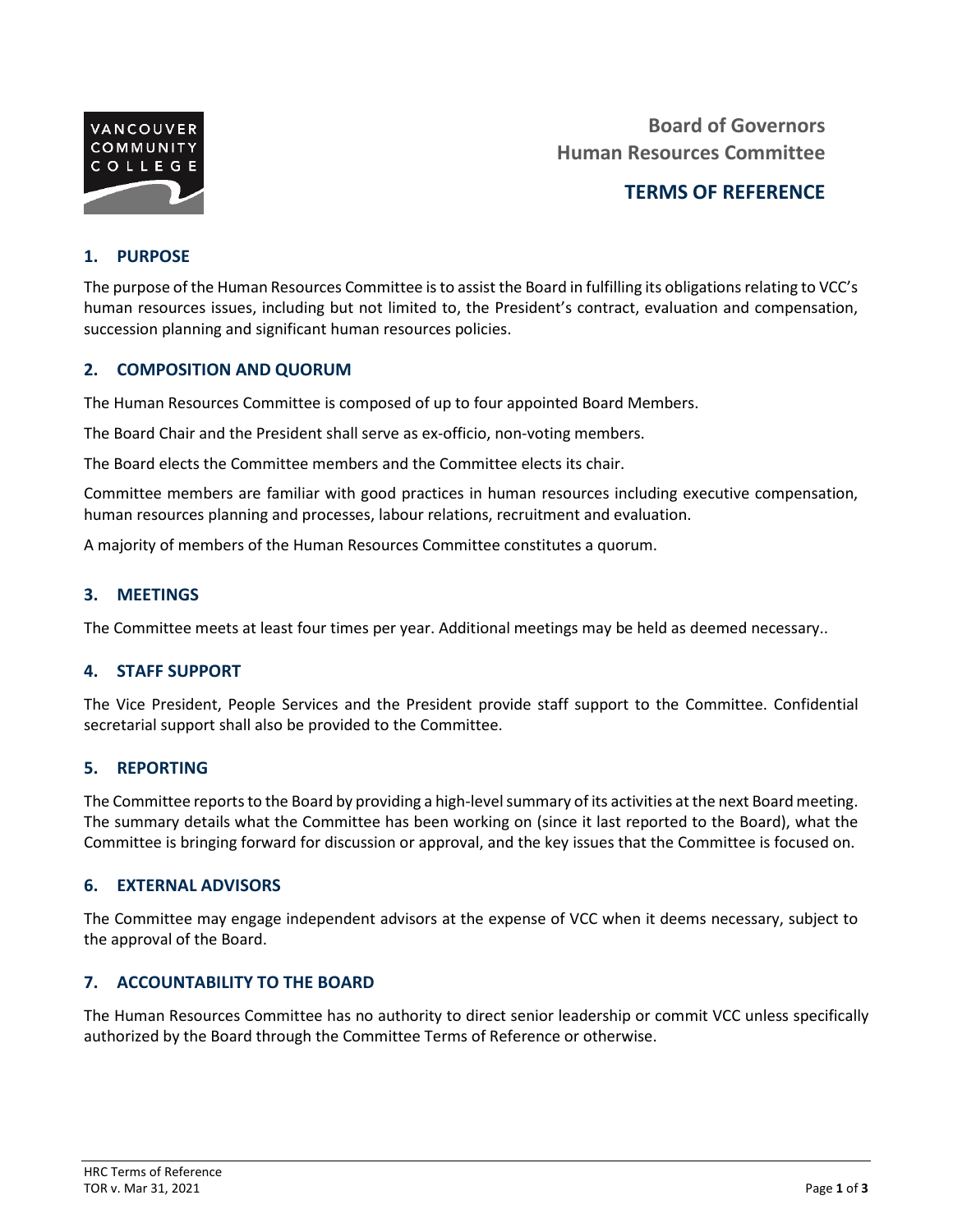## **8. DUTIES AND RESPONSIBILITIES**

Subject to the powers and duties of the Board, the Human Resources Committee performs the following duties:

- a) ensures VCC's compensation and human resources philosophies and strategies are in keeping with:
	- i. VCC's vision and values; and
	- ii. legislative and policy guidelines and requirements;
- b) together with the Board Chair, leads the development of the President's annual goals and objectives, for recommendation to the Board;
- c) together with the Board Chair, leads the President's annual performance and compensation review according to the process set out below;
- d) annually reviews VCC's management structure and succession plans;
- e) reviews and recommends to the Board VCC's philosophy and guidelines for senior leadership compensation;
- f) together with the Board Chair, review and approve the annual Executive Compensation Disclosure statement for submission to the Public Sector Employers' Council (PSEC).
- g) reviews senior leadership's recommendations for programs, policies and practices with respect to the development of VCC's human resources;
- h) receives updates on the progress of collective bargaining and ratifies agreements;
- i) reviews senior leadership's approach to student, employee and organizational health and engagement;
- j) ensures that senior leadership has implemented a process to receive and respond to complaints or allegations of wrong-doing or questionable acts by any College member, including employees, Board Members, contractors, volunteers and students<sup>[1](#page-1-0)</sup>, and
- k) reviews and advises the Board with respect to complaints of alleged wrong-doing by any College member, including employees, Board Members, contractors, volunteers and students.<sup>[2](#page-1-1)</sup>
- l) develops an annual calendar of activities for the Committee.

### **9. PRESIDENT'S EVALUATION AND COMPENSATION**

The Board has delegated to the Committee responsibility to lead and carry out the President's annual evaluation. The process to be followed for the President's evaluation is as follows.

- a) The committee will work with the President to develop mutually agreed performance objectives and measurements for a 12 month period, ending with the president's anniversary date.
- b) Performance objectives should reflect the college's strategic priorities for the year, financial/FTE goals, and any substantial projects in which the college may be involved.
- c) The Committee will recommend board approval of the annual performance objectives and measurements at an *in camera* meeting.
- d) The President will provide the Committee with a written self-assessment at the 6 month point of the annual performance plan and verbal updates at the 1st and 3rd quarter checkpoints. The Committee will report progress to the Board, as deemed appropriate, at an *in camera* meeting.
- e) The committee conducts an annual performance assessment and reports their findings, including recommendations for compensation (subject to PSEC parameters), to the Board at an *in camera* meeting.
	- i. The report shall include findings, observations and conclusions regarding the President's performance and achievement of the objectives.
	- ii. To assist the Committee in creating the report, the President will provide a written performance assessment against the annual objectives and performance measurements.

<span id="page-1-1"></span><span id="page-1-0"></span><sup>&</sup>lt;sup>1</sup> This definition of "College member" is taken from VCC's Whistleblower Policy (B.2.19).  $2$  Ibid